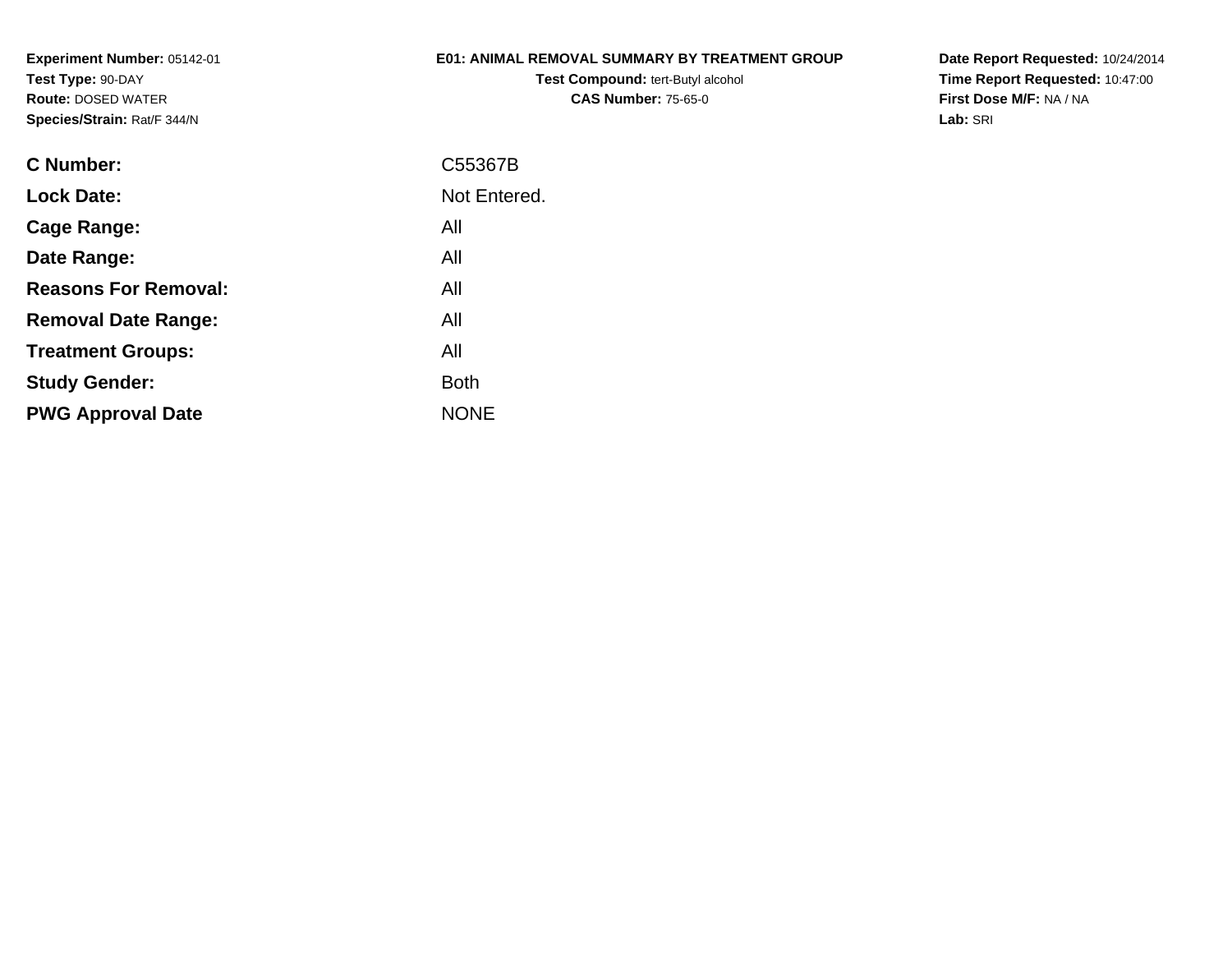## **E01: ANIMAL REMOVAL SUMMARY BY TREATMENT GROUP**

**Test Compound:** tert-Butyl alcohol **CAS Number:** 75-65-0

|                  | <b>MALE</b>                         |                                |                                     |
|------------------|-------------------------------------|--------------------------------|-------------------------------------|
| <b>TREATMENT</b> | <b>Moribund</b><br><b>Sacrifice</b> | <b>Natural</b><br><b>Death</b> | <b>Terminal</b><br><b>Sacrifice</b> |
| $0.0\%$          | 0                                   | 0                              | 10                                  |
| 0.25%            |                                     | 0                              | 10                                  |
| 0.5%             | u                                   | 0                              | 10                                  |
| 1.0%             | U                                   | 0                              | 10                                  |
| 2.0%             |                                     | 0                              | 10                                  |
| 4.0%             | 9                                   |                                | 0                                   |
| <b>TOTAL</b>     |                                     |                                | 50                                  |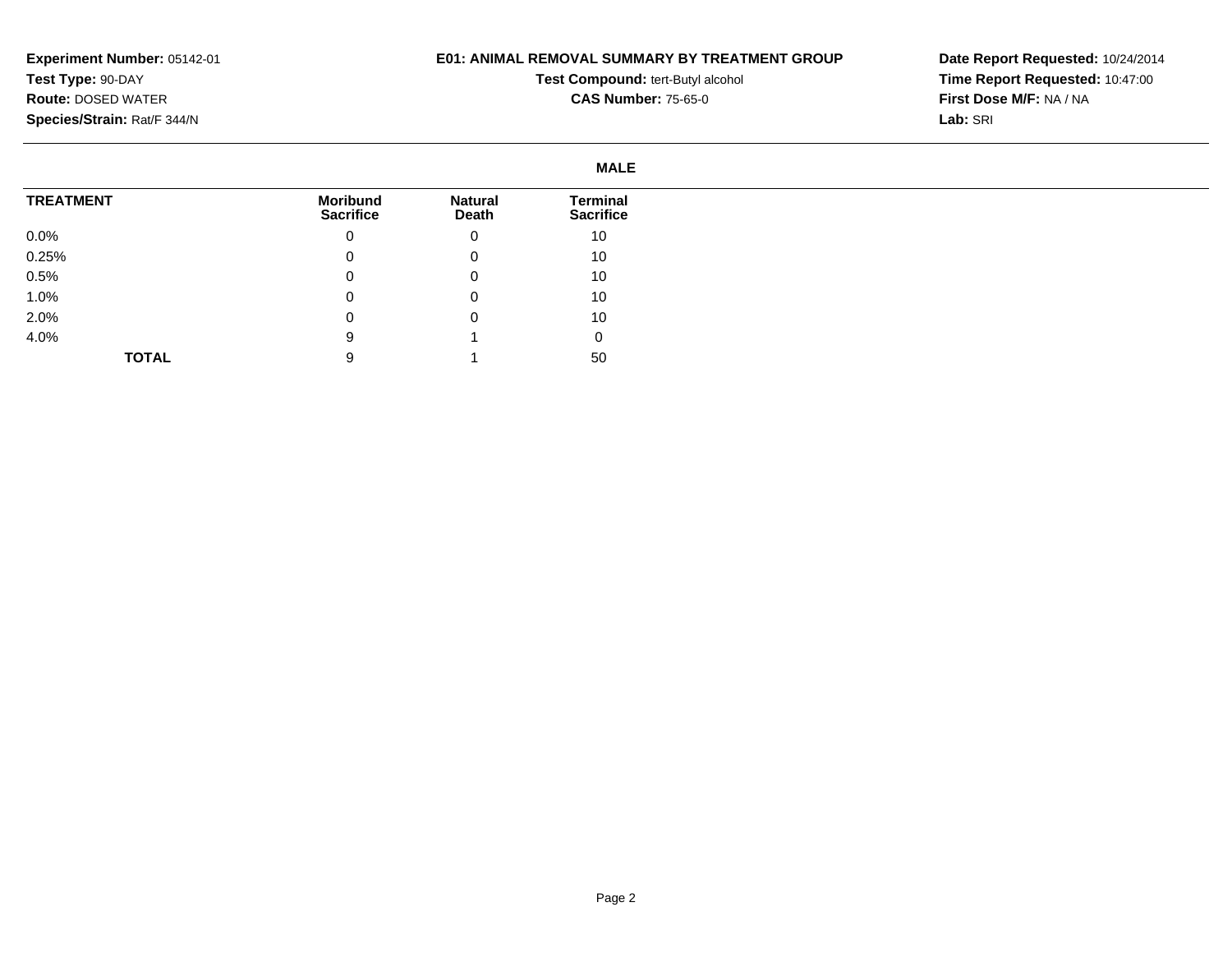## **E01: ANIMAL REMOVAL SUMMARY BY TREATMENT GROUP**

**Test Compound:** tert-Butyl alcohol **CAS Number:** 75-65-0

\*\*\*END OF MALE DATA\*\*\*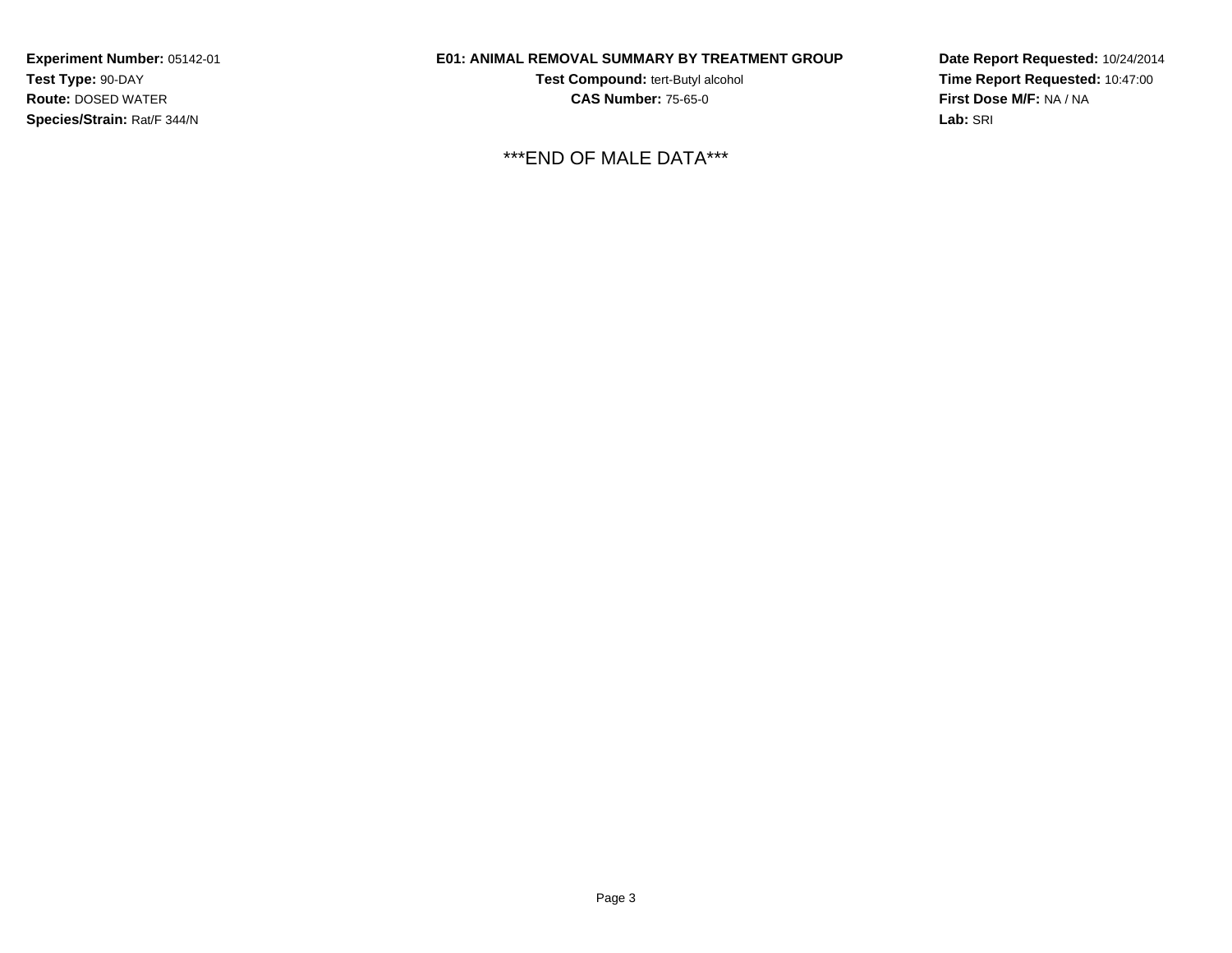### **E01: ANIMAL REMOVAL SUMMARY BY TREATMENT GROUP**

**Test Compound:** tert-Butyl alcohol **CAS Number:** 75-65-0

|                  | <b>FEMALE</b>                       |                                |                                     |
|------------------|-------------------------------------|--------------------------------|-------------------------------------|
| <b>TREATMENT</b> | <b>Moribund</b><br><b>Sacrifice</b> | <b>Natural</b><br><b>Death</b> | <b>Terminal</b><br><b>Sacrifice</b> |
| $0.0\%$          |                                     | 0                              | 10                                  |
| 0.25%            |                                     | 0                              | 10                                  |
| 0.5%             |                                     | 0                              | 10                                  |
| 1.0%             |                                     | 0                              | 10                                  |
| 2.0%             |                                     | 0                              | 10                                  |
| 4.0%             | b                                   |                                | 4                                   |
| <b>TOTAL</b>     |                                     |                                | 54                                  |